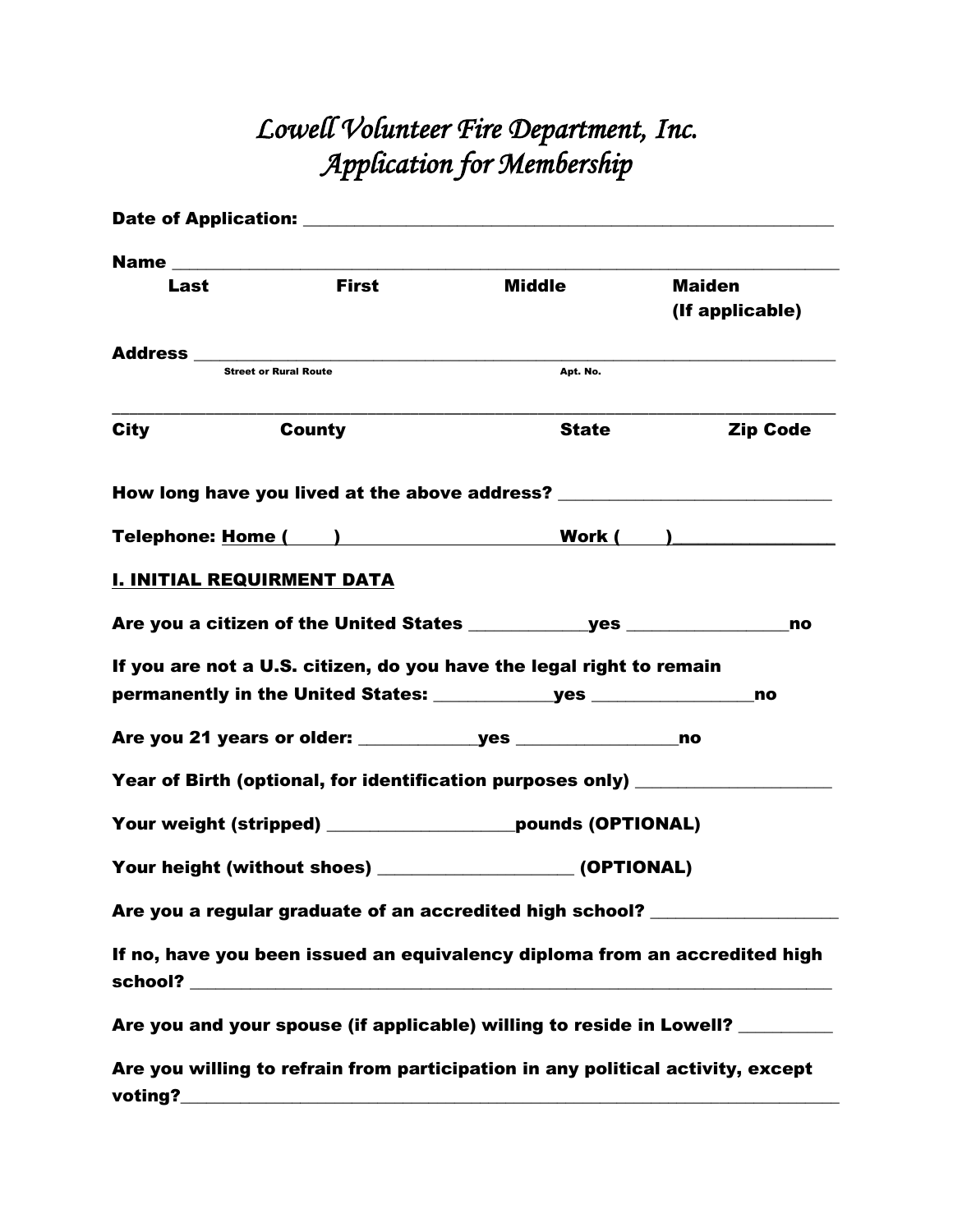## II. EDUCATION

| <b>School</b>      | Name &<br><b>Address of</b><br><b>School</b> | <b>Course of</b><br><b>Study</b> | <b>Check last</b><br>year<br>completed | Did you<br><b>Graduate?</b> |
|--------------------|----------------------------------------------|----------------------------------|----------------------------------------|-----------------------------|
| <b>High School</b> |                                              |                                  | 1234                                   |                             |
| <b>GED</b>         |                                              |                                  | 1234                                   |                             |
| <b>College</b>     |                                              |                                  | 1234                                   |                             |

#### III. PHYSICAL STATUS

Have you visited or received treatment from a physician or other practitioner during the past three years? \_\_\_\_\_\_\_\_\_\_\_\_\_\_\_\_\_\_\_\_\_\_

 $\_$  , and the set of the set of the set of the set of the set of the set of the set of the set of the set of the set of the set of the set of the set of the set of the set of the set of the set of the set of the set of th  $\_$  , and the set of the set of the set of the set of the set of the set of the set of the set of the set of the set of the set of the set of the set of the set of the set of the set of the set of the set of the set of th

If so, explain and give reasons:

Do you have any specific work limitations as the result of a mental or physical problem?

If so, explain and give reasons:

#### V. VEHICLE ACCIDENT AND ARREST RECORD

| Do you currently possess a valid automobile driver's license? |              |  |
|---------------------------------------------------------------|--------------|--|
| License Number:                                               | <b>State</b> |  |

 $\_$  , and the set of the set of the set of the set of the set of the set of the set of the set of the set of the set of the set of the set of the set of the set of the set of the set of the set of the set of the set of th  $\_$  , and the set of the set of the set of the set of the set of the set of the set of the set of the set of the set of the set of the set of the set of the set of the set of the set of the set of the set of the set of th

Is your license restricted? \_\_\_\_\_\_\_\_\_\_\_\_ If yes, for what reason \_\_\_\_\_\_\_\_\_\_\_\_\_\_\_\_\_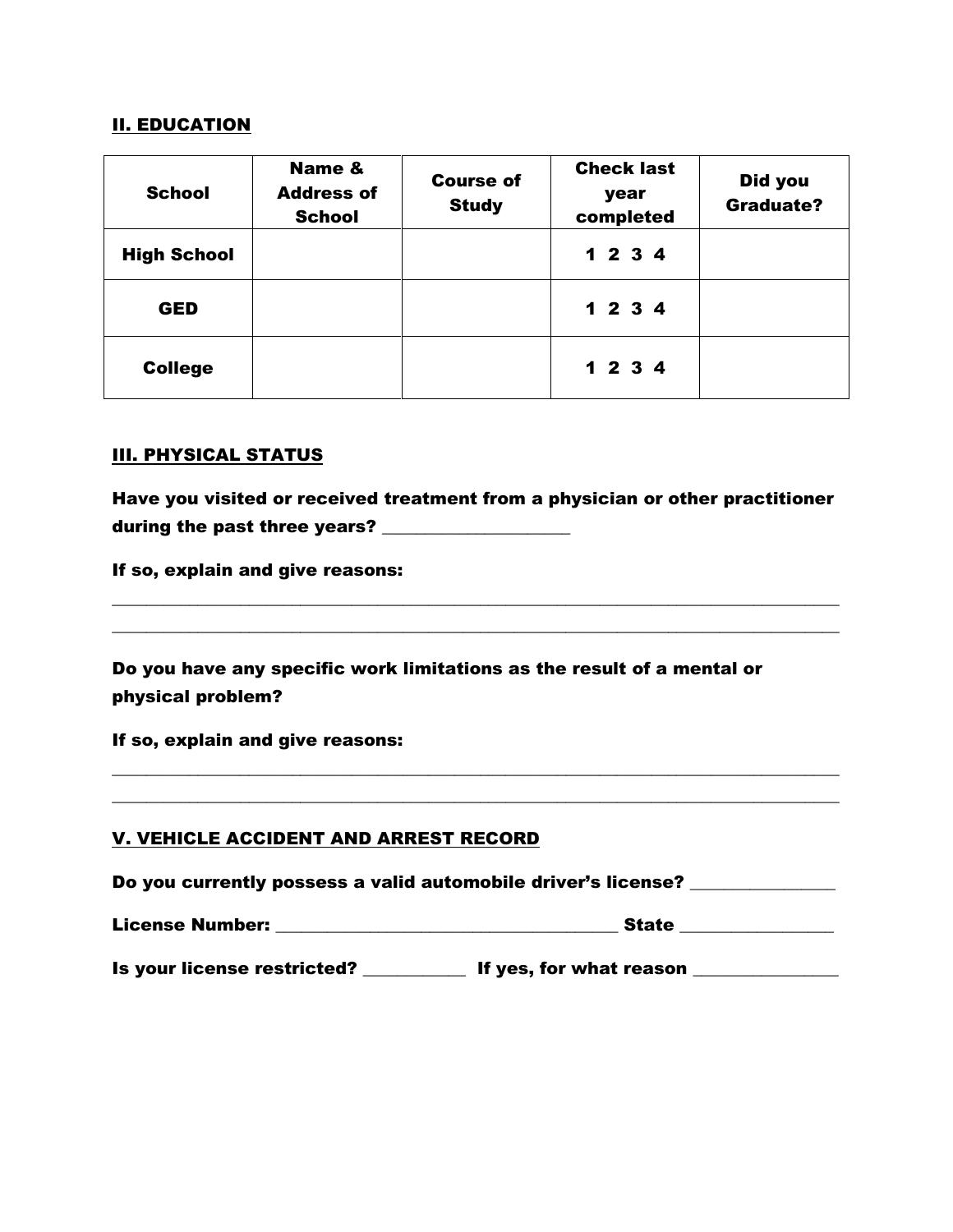# List vehicle accidents in which you have been involved as a driver: Give date(s) and location(s)

| <b>Date</b> | <b>Location</b> | <b>What Happened</b> |
|-------------|-----------------|----------------------|
|             |                 |                      |
|             |                 |                      |
|             |                 |                      |
|             |                 |                      |
|             |                 |                      |

#### Have you ever been arrested or received a ticket for a traffic offense? \_\_\_\_\_\_

| <b>Date</b> | <b>Location</b> | <b>Charge</b> | <b>Fine or</b><br><b>Sentence</b> |
|-------------|-----------------|---------------|-----------------------------------|
|             |                 |               |                                   |
|             |                 |               |                                   |
|             |                 |               |                                   |

Have you ever been arrested for a criminal offense? \_\_\_\_\_\_\_\_\_ If yes, describe below:

| <b>Date</b> | <b>Location</b> | <b>Charge</b> | <b>Disposition of</b><br><b>Case</b> |
|-------------|-----------------|---------------|--------------------------------------|
|             |                 |               |                                      |
|             |                 |               |                                      |
|             |                 |               |                                      |

#### VI. EMPLOYMENT DATA

Record below all past and current employment including part time.

| Name of Supervisor: Name of Supervisor: |                                        |  |
|-----------------------------------------|----------------------------------------|--|
| <b>Street</b>                           | <b>Telephone No. _________________</b> |  |
|                                         | State _____________                    |  |
| Date(s) of Employment:                  |                                        |  |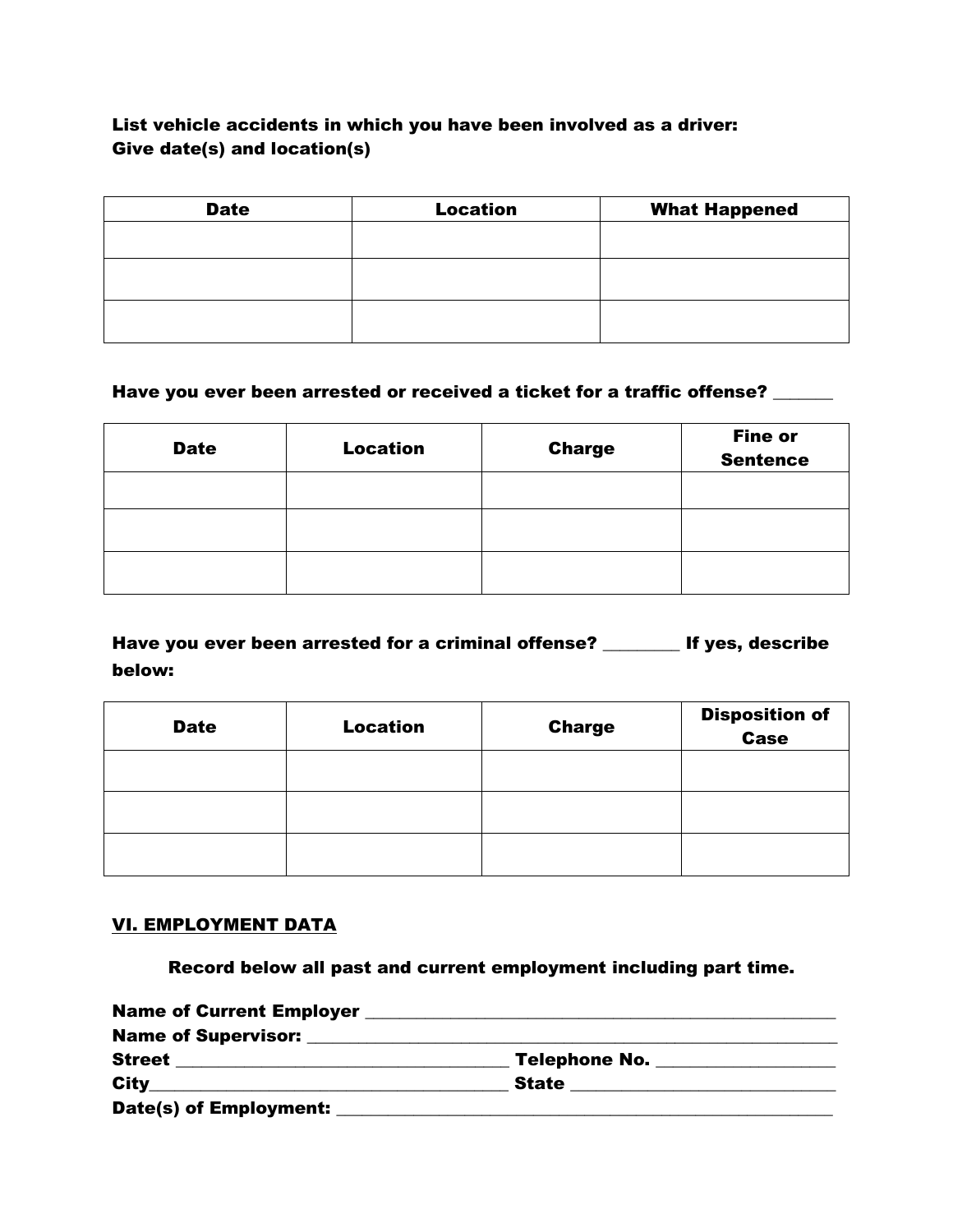| State _________________________ |  |
|---------------------------------|--|
|                                 |  |
|                                 |  |
|                                 |  |

| <b>Street</b>          | <b>Telephone No.</b> |
|------------------------|----------------------|
| <b>City</b>            | <b>State</b>         |
| Date(s) of Employment: |                      |

Have you ever left a position because of ill health, the nature of which was either mental or physical? \_\_\_\_\_\_\_\_\_\_\_ If yes, please explain fully on a separate page.

Have you ever been discharged from a position of employment? \_\_\_\_\_\_\_\_\_\_\_ If yes, please explain fully on a separate page.

References: (Please do not list relatives as references)

| <b>Name:</b>  |               |  |
|---------------|---------------|--|
| <b>Street</b> | Telephone No. |  |
| <b>City</b>   | <b>State</b>  |  |
|               |               |  |

| <b>Name:</b>  |                      |
|---------------|----------------------|
| <b>Street</b> | <b>Telephone No.</b> |
| <b>City</b>   | <b>State</b>         |
|               |                      |

| <b>Name:</b>  |                      |
|---------------|----------------------|
| <b>Street</b> | <b>Telephone No.</b> |
| <b>City</b>   | <b>State</b>         |

#### List your residences for the past ten years other than your present:

| <b>Street</b> | <b>City</b> | <b>State</b> |
|---------------|-------------|--------------|
|               |             |              |
|               |             |              |
|               |             |              |
|               |             |              |
|               |             |              |
|               |             |              |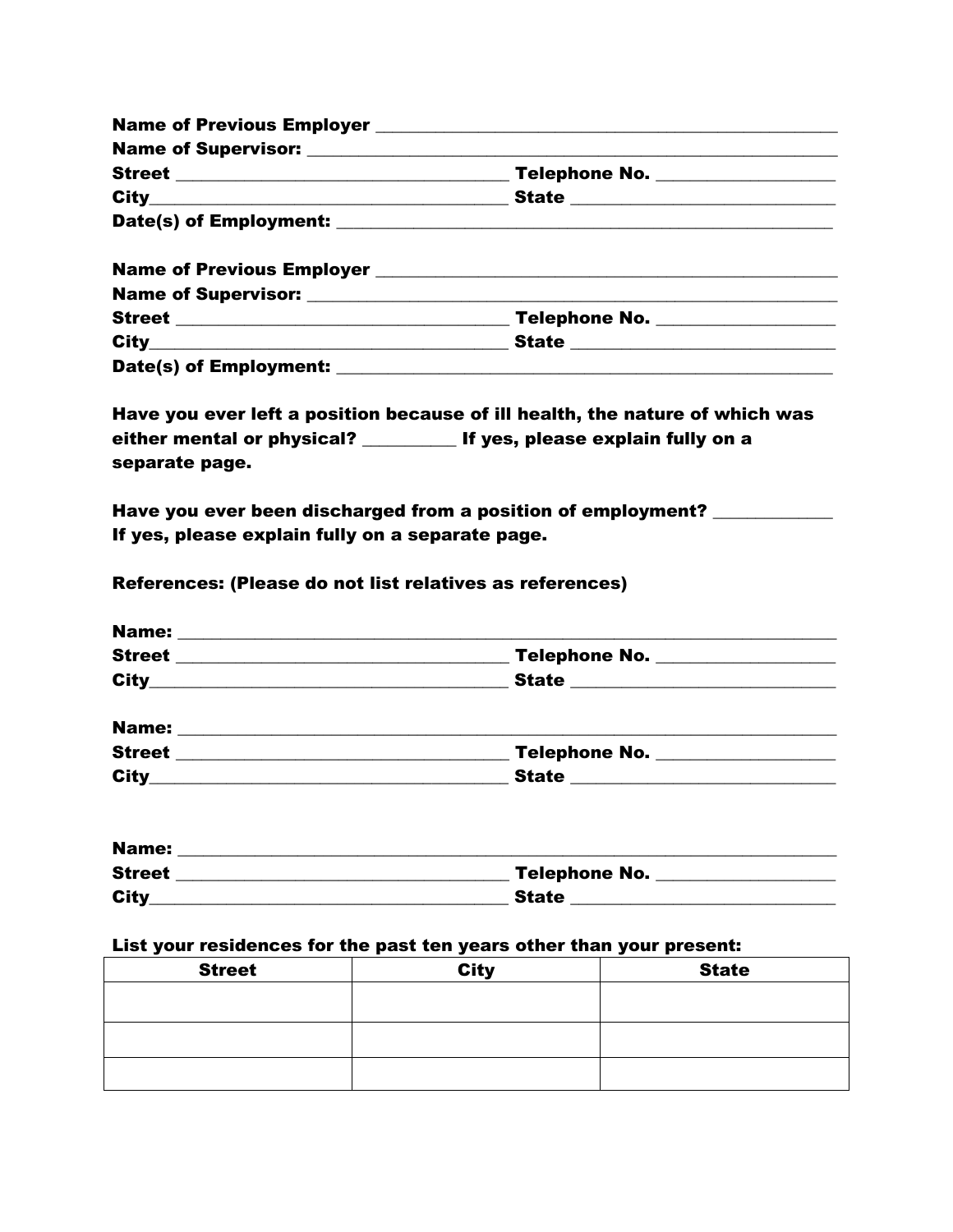## VII. MILITARY HISTORY AND STATUS

| <b>Military Branch</b> | <b>Dates of Service</b><br>To / From | <b>Highest Rank</b><br>attained & Rank<br>at Separation | <b>Type of Discharge</b><br>& Reenlistment<br>Cod |
|------------------------|--------------------------------------|---------------------------------------------------------|---------------------------------------------------|
|                        |                                      |                                                         |                                                   |
|                        |                                      |                                                         |                                                   |
|                        |                                      |                                                         |                                                   |

#### Military Ciations or other awards received:

Are you now a member of Organized Reserves? \_\_\_\_\_\_\_\_ If so, rank: \_\_\_\_\_\_\_\_\_

 $\_$  ,  $\_$  ,  $\_$  ,  $\_$  ,  $\_$  ,  $\_$  ,  $\_$  ,  $\_$  ,  $\_$  ,  $\_$  ,  $\_$  ,  $\_$  ,  $\_$  ,  $\_$  ,  $\_$  ,  $\_$  ,  $\_$  ,  $\_$  ,  $\_$  ,  $\_$  ,  $\_$  ,  $\_$  ,  $\_$  ,  $\_$  ,  $\_$  ,  $\_$  ,  $\_$  ,  $\_$  ,  $\_$  ,  $\_$  ,  $\_$  ,  $\_$  ,  $\_$  ,  $\_$  ,  $\_$  ,  $\_$  ,  $\_$  ,  $\_$  ,  $\_$  ,  $\_$  ,  $\_$  ,  $\_$  ,  $\_$  ,  $\_$  ,  $\_$  ,  $\_$  ,  $\_$  ,  $\_$  ,  $\_$  ,  $\_$  ,  $\_$  ,  $\_$  ,  $\_$  ,  $\_$  ,  $\_$  ,  $\_$  ,  $\_$  ,  $\_$  ,  $\_$  ,  $\_$  ,  $\_$  ,  $\_$  ,  $\_$  ,  $\_$  ,  $\_$  ,  $\_$  ,  $\_$  ,  $\_$  ,  $\_$  ,  $\_$  ,  $\_$  ,  $\_$  ,  $\_$  ,  $\_$  ,

Give name and location of unit to which assigned: \_\_\_\_\_\_\_\_\_\_\_\_\_\_\_\_\_\_\_\_\_\_\_\_\_\_\_\_\_\_

Do you have a military disability status? The solution of the solution:

#### VIII. MISCELLANEOUS

List past or present membership in all clubs and/or organizations (Political, Fraternal, Social, etc. )

 $\_$  , and the set of the set of the set of the set of the set of the set of the set of the set of the set of the set of the set of the set of the set of the set of the set of the set of the set of the set of the set of th  $\_$  , and the set of the set of the set of the set of the set of the set of the set of the set of the set of the set of the set of the set of the set of the set of the set of the set of the set of the set of the set of th  $\_$  , and the set of the set of the set of the set of the set of the set of the set of the set of the set of the set of the set of the set of the set of the set of the set of the set of the set of the set of the set of th

 $\_$  , and the set of the set of the set of the set of the set of the set of the set of the set of the set of the set of the set of the set of the set of the set of the set of the set of the set of the set of the set of th  $\_$  , and the set of the set of the set of the set of the set of the set of the set of the set of the set of the set of the set of the set of the set of the set of the set of the set of the set of the set of the set of th  $\_$  , and the set of the set of the set of the set of the set of the set of the set of the set of the set of the set of the set of the set of the set of the set of the set of the set of the set of the set of the set of th

What special skills have you developed through hobbies, education occupation, or other special interests?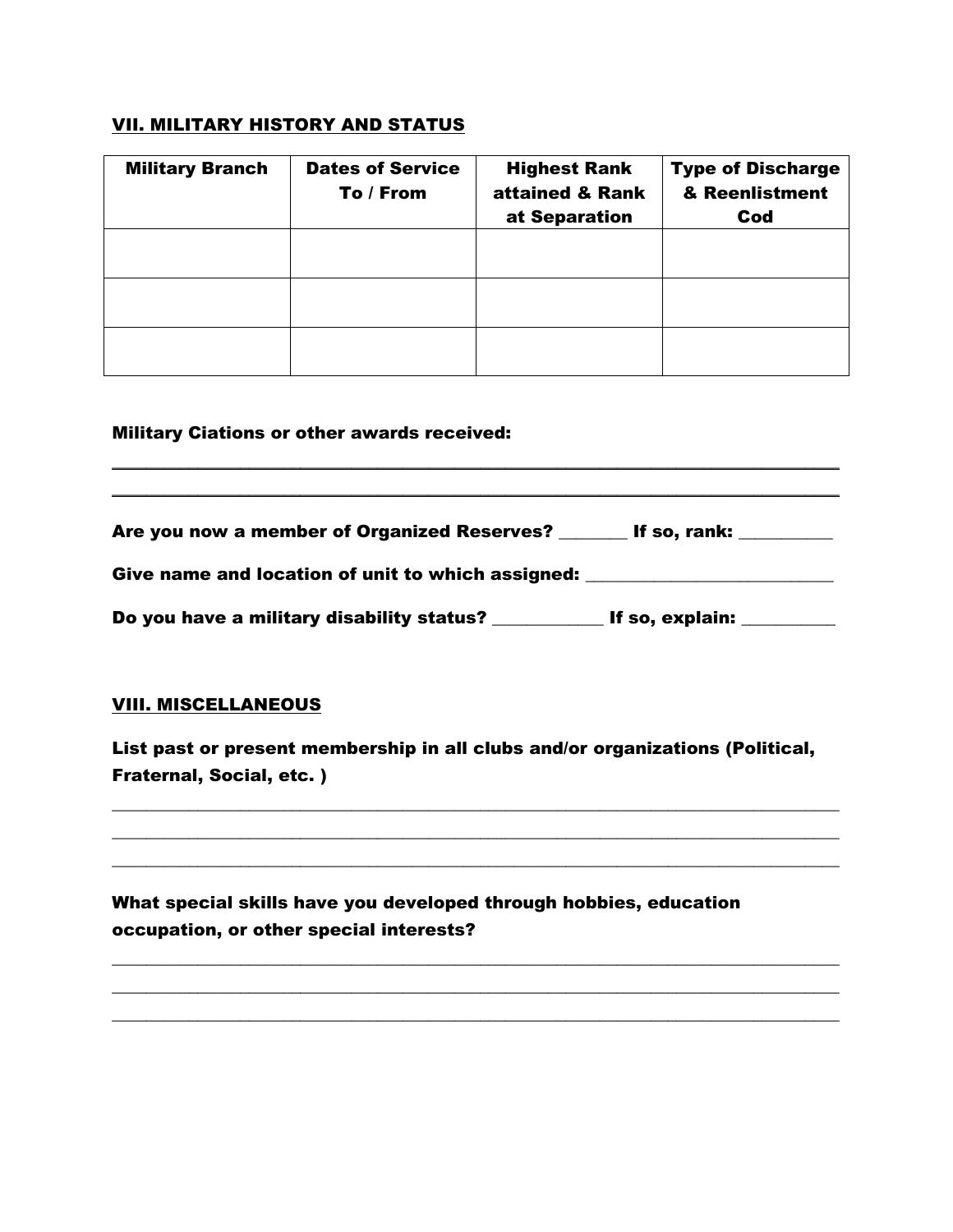# What is your availability to respond to calls (i.e., daytime, nighttime, weekend, etc?

I certify that the answers given herein are true and complete to the best of my knowledge. I authorize investigation of all statements contained in the application for employment as may be necessary in arriving at an employment decision. If there are any questions that you do not wish to answer, please leave blank. This will have no effect on your employment.

 $\_$  , and the set of the set of the set of the set of the set of the set of the set of the set of the set of the set of the set of the set of the set of the set of the set of the set of the set of the set of the set of th  $\_$  , and the set of the set of the set of the set of the set of the set of the set of the set of the set of the set of the set of the set of the set of the set of the set of the set of the set of the set of the set of th

I understand that I may be subjected to qualifying or testing procedures which may include agility or fitness test, written aptitude tests, background investigations, polygraph tests, and oral interviews. I also understand that any offers of employment will be conditional upon the successful passing of the statewide baseline physical and mental exams.

This application for employment shall be considered active for a period of time not to exceed 90 days. Any applicant wishing to be considered for employment beyond this time period should inquire as to whether or not applications are being accepted at that time.

In the event of employment, I understand that false or misleading information given in my application or interview(s) may result in discharge. I understand, also, that I am required to abide by all rules and regulations of the Lowell Volunteer Fire Department, Inc.

\_\_\_\_\_\_\_\_\_\_\_\_\_\_\_\_\_\_\_\_\_\_\_\_\_\_\_\_\_\_\_\_\_\_\_\_\_\_\_\_\_\_\_\_ \_\_\_\_\_\_\_\_\_\_\_\_\_\_\_\_\_\_\_\_\_\_\_\_\_\_

| <b>Signature of Applicant</b> | Date |
|-------------------------------|------|
|-------------------------------|------|

| <b>Fire Department Use Only:</b>                                                 |                     |                 |  |
|----------------------------------------------------------------------------------|---------------------|-----------------|--|
| Application read: ___ yes ___ no                                                 | Date: $\sqrt{2}$    | Initials        |  |
| Agility test completed successfully: _____ yes_____no _Date: ______/______/_____ |                     | <b>Initials</b> |  |
| Interview Conducted: ___ yes ___ no                                              | Date:<br>$\sqrt{1}$ | <b>Initials</b> |  |